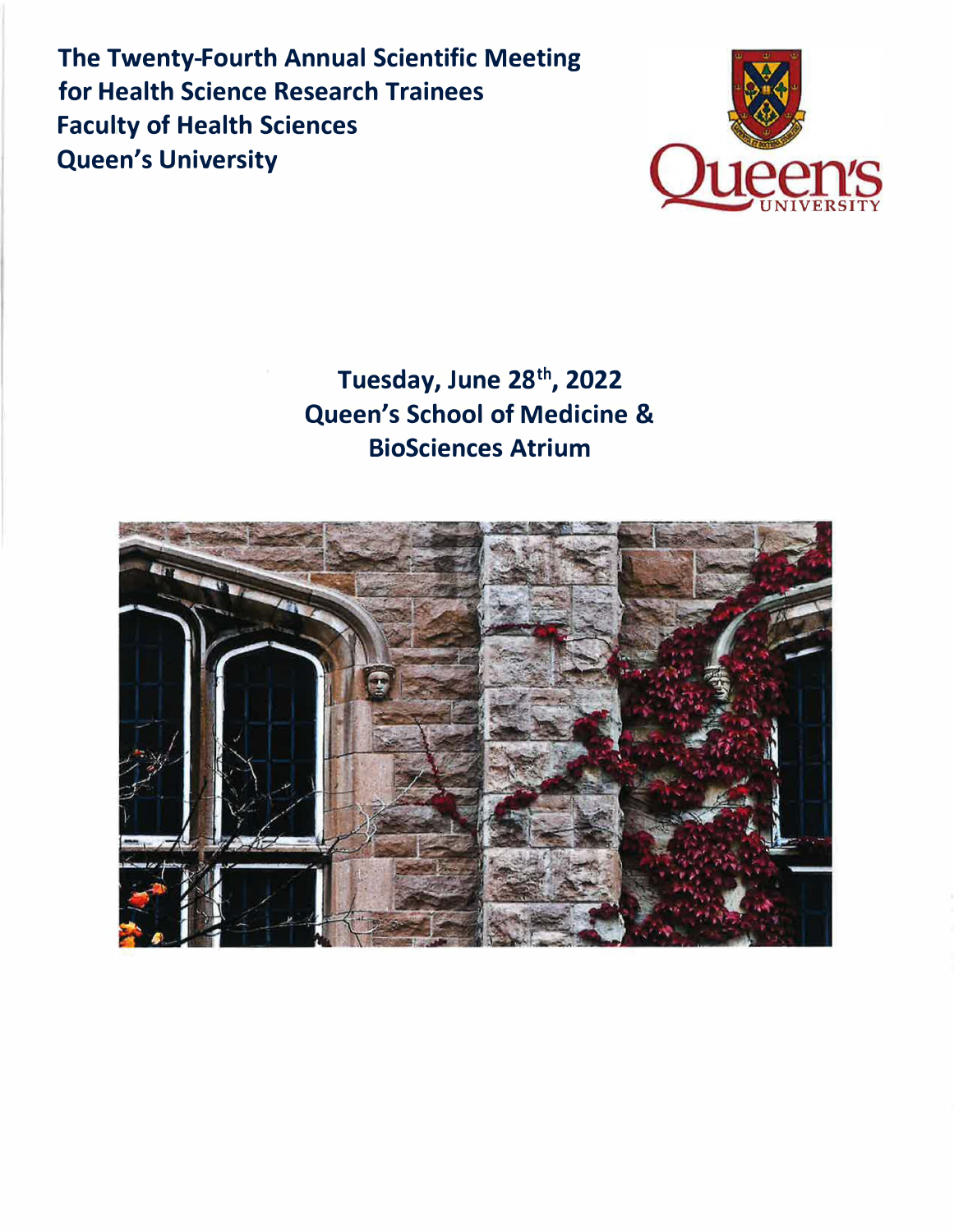# **Members of the Organizing Committee**

Alan Lomax, Medicine and Biomedical and Molecular Sciences Anita Lister, Biomedical and Molecular Sciences Andrew Craig, Biomedical and Molecular Sciences Brian Bennett, Biomedical and Molecular Sciences and Centre for Neuroscience Studies Chandra Tayade, Biomedical and Molecular Sciences David Natale, OB/GYN and Biomedical and Molecular Sciences Gunnar Blohm, Centre for Neuroscience Studies Katrina Gee, Biomedical and MolecularSciences Lois Mulligan, Pathology and Molecular Medicine, Division of Cancer Biology and Genetics Louise Winn, Biomedical and Molecular Sciences Madhuri Koti, Biomedical and Molecular Sciences and Obstetrics and Gynaecology Maria Valez, Department of Obstetrics and Gynecology Mary White, Health Sciences Michael Rauh, Pathology & Molecular Medicine Olivia Giovannetti, DBMS GSC President Peter Greer, Cancer Research Institute Sam Basta, Biomedical and Molecular Sciences Sheela Abraham, Biomedical and Molecular Sciences

#### **Session Chairs**

**Che Colpitts Michael Rauh Nader Ghasemlou** 

# **Members** of the Adjudication Team

| <b>Alison McCallion</b>   | <b>Ethan Thomas</b>     |
|---------------------------|-------------------------|
| <b>Brooke DeCarlo</b>     | Farzaneh Afzali         |
| <b>Byron Hunter</b>       | Golnar Taheri           |
| Christina Ferrone         | Habibe Dogan            |
| Connor Scholl             | Hannah Wood             |
| Daniella Gilmour          | Harshavardhan -         |
| Danielle Sisnett          | Lingegowda              |
| Daria Ostroverkhova       | Jasleen Jagayat         |
| Dominique Hancock         | Juliette Wilson-Sanchez |
| Donya Hayati              | Katie Dover             |
| <b>Emmanuelle LeBlanc</b> |                         |

Katie Zutautas Kaylee Punter Kayne Park Keegan Turner-Wood Lauren Brown Madison Robertson Manisha Blaskevitch Matt Jalink Megan Cull Mir Sanim Al Mamun Natasha Iaboni

Navjit Gaurav Noor Shakfa Pooja Sridhar Priyanka Yolmo Rhiannon Hilton Richard Nauman Sadaf Rahimi Safara Holder Victoria Lalonde

# **Oral Presentation Adjudicators**

Aurelie Brecier Jean-Francois Pare Kshitiz Singh

## **Acknowledgments**

A special thank you to Mary White for her invaluable assistance in organizing this meeting.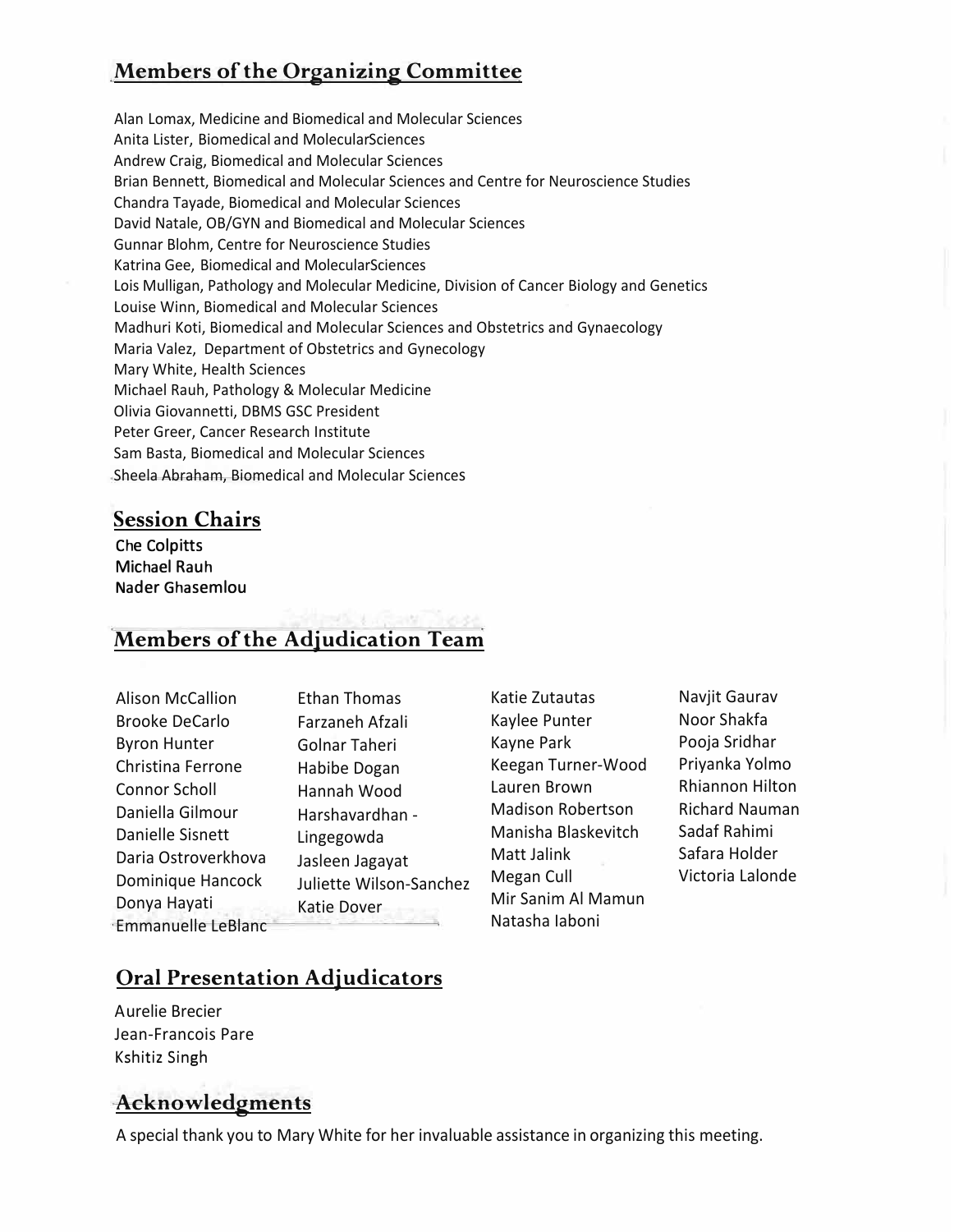# **The Twenty-Fourth Annual Scientific Meeting for Health Science Research Trainees**

#### **Faculty of Health Sciences**

#### **Queen's University**

Tuesday, June 28th, 2022

Queen's School of Medicine and BioSciences Atrium

#### **Tuesday, June 28 th , 2022**

| $8:00 - 8:45$ am | Registration - School of Medicine: The Britton Smith Foundation Lecture Theatre (132A)<br>& The David M C Walker Atrium                   |
|------------------|-------------------------------------------------------------------------------------------------------------------------------------------|
|                  | Poster set-up and registration for morning participants - BioSciences Atrium                                                              |
|                  | <b>Oral Presentations - School of Medicine, Room 132A</b>                                                                                 |
| $8:45 - 9:00$ am | Welcome and Introduction<br>Dr. Chandra Tayade, Associate Dean, Graduate and Postdoctoral Education, Faculty of<br><b>Health Sciences</b> |
|                  | <b>Introductory Remarks</b>                                                                                                               |
|                  | Dr. Jane Philpott, Dean, Faculty of Health Sciences                                                                                       |
| $9:00 - 9:30$ am | <b>Keynote Speaker</b>                                                                                                                    |
|                  | <b>Exploiting AI in the Search for Real World Evidence in Cancer</b>                                                                      |
|                  | Dr. Amber Simpson, School of Computing and Biomedical and Molecular Sciences                                                              |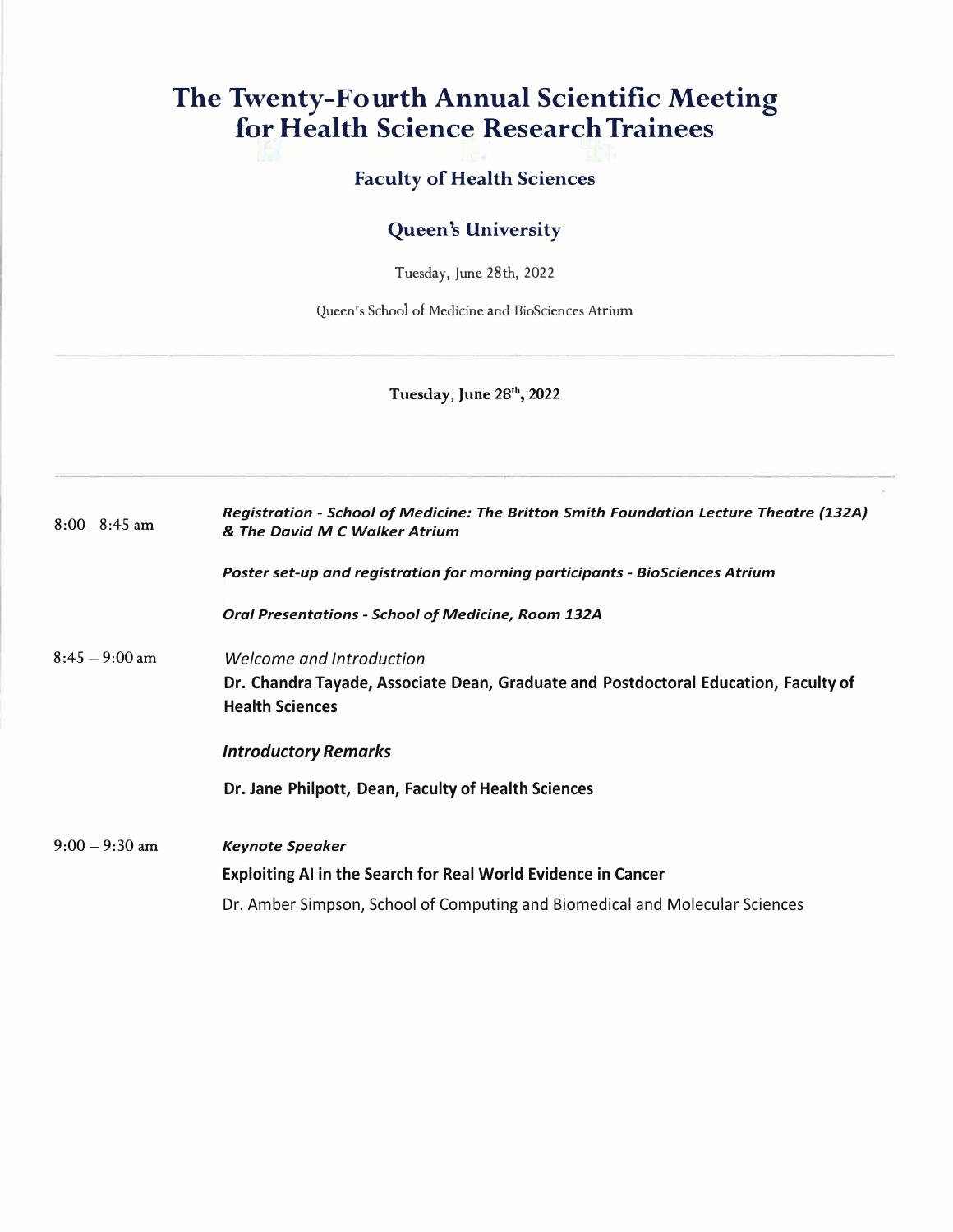# *Ora{ 'Presentation* - *Session 1: SO<sup>M</sup> 132A*

**Chair: Dr. Che Colpitts** 

| $9:35 - 9:47$ am   | Isabella Pellizzari-Delano: Characterizing the role of IFNg-inducible guanylate binding<br>proteins in restricting coronavirus replication |
|--------------------|--------------------------------------------------------------------------------------------------------------------------------------------|
| $9:47 - 9:59$ am   | Sono Khan: Characterizing the interaction between vitamin D and the parathyroid<br>gland in chronic kidney disease                         |
| $9:59 - 10:11$ am  | Kiera Liblik: The Female Risk factors for post-Infarction Depression and Anxiety<br>(FRIDA) Study                                          |
| $10:11 - 10:23$ am | Keira Frosst: A DNA Methylation-Based Liquid Biopsy for Monitoring Breast Cancer                                                           |
| $10:25 - 10:45$ am | Coffee Break - BioSciences Atrium                                                                                                          |
| $10:45 - 12:15$ pm | <b>Poster Presentations - BioSciences Atrium</b>                                                                                           |
| $12:15 - 1:00$ pm  | Lunch/Poster Set-Up - BioSciences Atrium                                                                                                   |
| $1:00 - 2:30$ pm   | <b>Poster Presentations - BioSciences Atrium</b>                                                                                           |

# *Ora{ 'Presentation* - *Session 2: SOM 132A*

**Chair: Dr. Michael Rauh**

| 2:30 - 2:42 pm   | Paola Nasute Fauerbach: Low mammog raphy screening participation by women ag es<br>40 to 49 may contribute to poor breast cancer survival rates in Southeast Ontario |
|------------------|----------------------------------------------------------------------------------------------------------------------------------------------------------------------|
| 2:42 - 2:54 pm   | Sadaf Rahimi: Investigating the role of Tumor Associated B cells in Bladder Cancer<br>Progression                                                                    |
| $2:54 - 3:06$ pm | Courtney Ann Bannerman: The role of the gut microbiome in spinal cord injury pain and<br>neuroinflammation                                                           |
| $3:06 - 3:18$ pm | Shuxiang Li: DNA methylation cues in nucleosome geometry, stability, and upwrapping                                                                                  |
| 3:18 - 3:30 pm   | James King: Evidence of transient receptor potential melastatin 3 (TRPM3) channel<br>sensitization in a model of colitis                                             |
| $3:30 - 3:45$ pm | Coffee Break                                                                                                                                                         |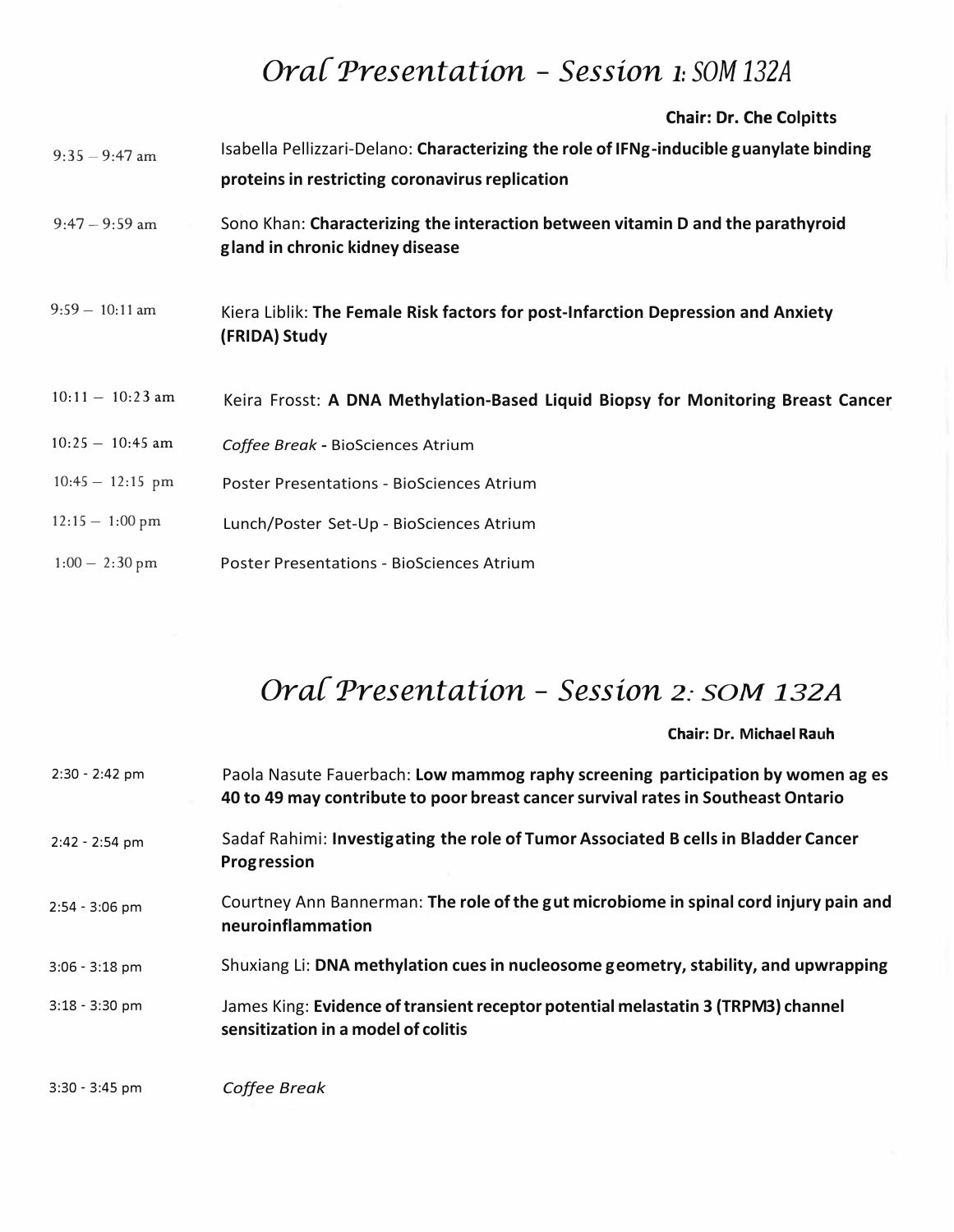# *Ora{ 'Presentation* - *Session 3: SOM 132A*

**Chair: Dr. Nader Ghasemlou**

| $3:45 - 3:57$ pm | Parsa Balalaie: Stimulus-locked muscle responses to visual disturbances are impacted<br>by urgency and certainty to move                                                             |
|------------------|--------------------------------------------------------------------------------------------------------------------------------------------------------------------------------------|
| $3:57 - 4:09$ pm | Megan Cull: Sca-1 surface expression in trophoblast stem cells identifies multipotent<br>cells that proliferate in response to hypoxia and are phenotypically unique                 |
| $4:09 - 4:21$ pm | M. Martin VandenBroek: Circular RNA profiling of human pulmonary artery<br>endothelial cells identifies novel BMPR2-derived regulators of endothelial<br>proliferation and apoptosis |
| $4:21 - 4:35$ pm | Julia Hellas: Investigating the molecular mechanisms of a putative spreading<br>depolarization activator                                                                             |
| $4:35-5:00$ pm   | Concluding Remarks and Awards - SOM 132A                                                                                                                                             |
| $5:00 - 7:00$ pm | Reception Cash Bar (Small snack will be provided) - SOM: The David M C Walker<br>Atrium                                                                                              |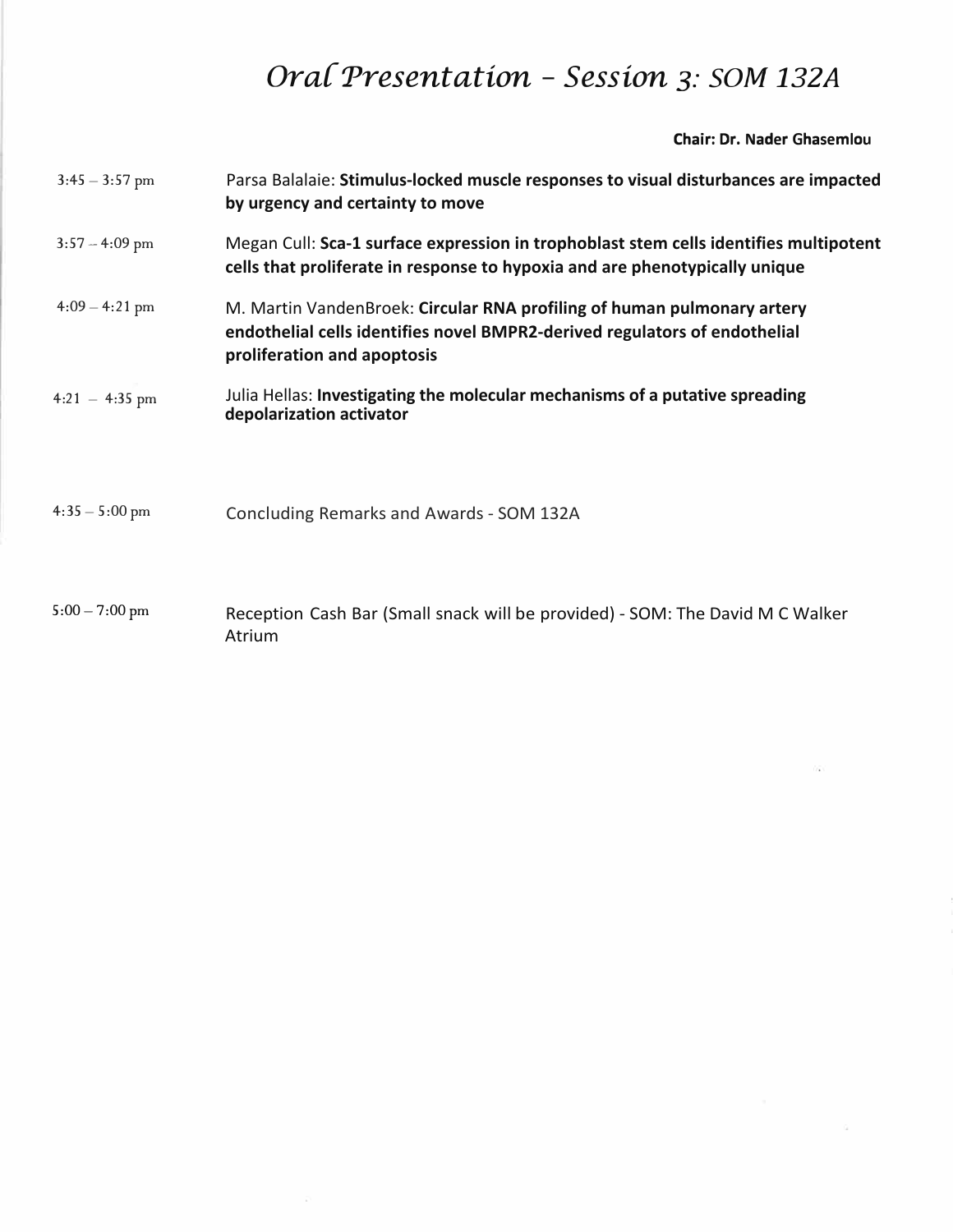# *Oral Presentations*

## *Session One*

## **Characterizing the role of IFN -inducible guanylate binding proteinsin restricting coronavirus replication.**

*(Field: Microbes, Immunity and Inflammation)*

#### *Isabella Pellizzari-Delano, Nicole Coman and Che C. Colpitts Department of Biomedical and Molecular Sciences, Queen's University, Kingston ON, Canada*

The COVID-19 pandemic illustrates the urgent need for new therapeutic approaches against emerging pathogenic coronaviruses (CoVs). IFN has direct antiviral activities against multiple viruses, including SARS-CoV-2, although its antiviral mechanisms against CoVs are unclear. For other viruses, the antiviral activity of IFN has partially been attributed to the induction of antiviral IFN -inducible GTPases known as guanylate binding proteins (GBPs). However, whether the antiviral mechanism of IFN against CoVs is associated with the induction of GBPs is currently unknown. We hypothesize that IFN inhibits CoV replication by inducing the expression of antiviral GBPs. Using the endemic CoV HCoV-229E as a model, we show that pre-treatment of A549 human lung epithelial cells with IFN potently inhibits HCoV-229E infection while upregulating GBP2 expression. To evaluate a specific role for GBP2, we used CRISPR/Cas9 to generate GBP2 knockout A549 cells. Notably, the antiviral effect of IFN against HCoV-229E was significantly reduced in the absence of GBP2, suggesting that GBP2 is key in mediating the antiviral effect of IFN against HCoV-229E. Furthermore, GBP2 overexpression inhibits HCoV-229E replication in A549 cells. We are currently characterizing the antiviral mechanisms through which GBP2 antagonizes CoV replication, and whether restriction of CoV infection by GBP2 requires its GTPase activity. These findings may contribute to the development of novel immunomodulatory therapeutic strategies to protect against future emerging CoVs. [Supported by Queen's University and NSERC.]

#### **Characterizing the interaction between vitamin D and the parathyroid gland in chronic kidney disease.**

*(Field: Therapeutics and Drug Development)*

*Sono S. Khan1 BScH, Austin P. Lansing1 MSc, Mandy E. Turner PhD1, Emilie C. Ward1, Martin P. Petkovich1 PhD, Rachel M. Holden MD1,2, Michael A. Adams PhD1 1Department of Biomedical and Molecular Sciences, Queen's University, Kingston, ON, K7L 3V6, Canada 2Department of Medicine, Queen's University, Kingston, ON, K7L 3V6, Canada*

Secondary hyperparathyroidism (SHPT), which has a major role in promoting cardiovascular disease and mineral bone disorder, is a clinical target in chronic kidney disease (CKD). Use of active vitamin D to address SHPT is a common, but problematic, therapy. This study aims to characterize the interaction between active vitamin D and diseased parathyroid glands to uncover mechanisms of clinical vitamin D resistance and elucidate maladaptive off-target actions.

Parathyroid glands were excised from CKD (0.25% dietary adenine) and control rats. Animals were untreated or treated with either precursor (25-(OH)D3) or active vitamin D3 (1,25-(OH)2D3) for two weeks. Parathyroid glands were studied by immunohistochemistry (IHC). Sections were incubated with primary antibodies against cytochrome P450 (CYP) 27B1, CYP24A1, vitamin D receptor (VDR), and calcium-sensing receptor (CaSR). Histopathological findings were analyzed using HALO (v2.1.13123.139, Indica Labs) and CellProfiler (v2.2.0, http://www.cellprofiler.org/).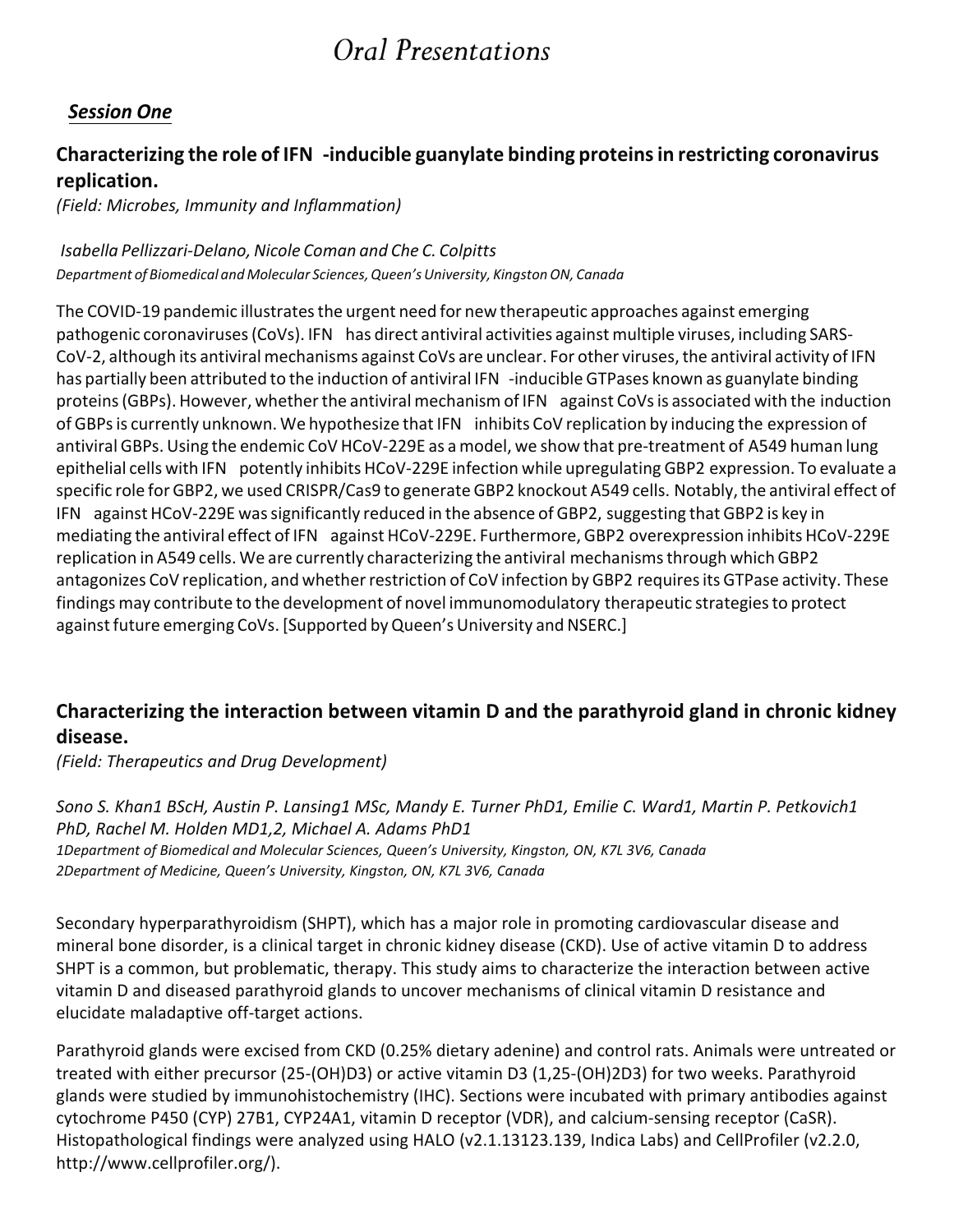Preliminary IHC analyses indicate that the average parathyroid cell area was increased by 2.75- (p<0.01) and 3.1-fold (p<0.01) in untreated and 1,25-(OH)2D3-treated, but only 2.4-fold (p<0.01) in 25-(OH)D3-treated CKD animals compared to healthy controls. Average cell area correlated to circulating in vivo parathyroid hormone (PTH) levels (r = 0.94, p<0.0001).

CKD seems to induce a hypertrophic response in parathyroid cells, which may be exacerbated by 1,25-(OH)2D3 treatment and associated with PTH hypersecretion. Alterations to parathyroid protein expression and morphology are important considerations for vitamin D-based therapeutic intervention of SHPT.

(Supported by the Canadian Institutes of Health Research and OPKO Health Inc Renal Division)

# **The Female Risk factorsfor post-Infarction Depression and Anxiety (FRIDA) Study**

*(Field: Medicine)*

*Kiera Liblik BSc, Ricky Hu MASc, Guillaume Foldes-Busque PsyD PhD, Tara Sedlak MD FRCPC, Jacob Udell MD MPH FRCPC, Sharon L. Mulvagh MD FRCPC FACC FASE FAHA, Sarah Blissett MD MHPE FRCPC, Amer M. Johri MD MSc FRCPC FASE Department: Medicine, Queen's University, Kingston, Ontario, Canada*

Several studies demonstrate that female patients are significantly more likely to experience depression and anxiety following acute coronary syndrome (ACS), correlated with higher rates of CV morbidity and mortality. Revised guidelines to address mental health following ACS may be developed with support from studies identifying the CV risk factors and psychosocial determinants of health that elevate female patient risk. We aimed to identify the CV risk factors, demographic, and socioeconomic variables correlated with increased Hospital Anxiety and Depression Scale (HADS) scores at the time of ACS. We further set out to determine whether increased depression and anxiety scores at baseline correlate with three and six-month outcomes (repeated HADS questionnaire, Cardiac Anxiety Questionnaire, major adverse cardiac events, Short Form-12 Health Survey, and Somatic Symptom Scale-8). This prospective multi-center questionnaire-based clinical research study features data collected at baseline and at three and six months plus statistically computed descriptive and inferential values used to observe distributions and significance between groups. We identify a key group of variables associated with HADS-Anxiety≥8 (low income, history of mental illness, and low social support) as well as HADS-Depression≥8 (gender, unemployment, low income, unstable housing, history of mental illness, stress, and low social support). Our results can inform tailored interventions following ACS in primary care and cardiac rehabilitation while understanding identified risk factor correlations can inform prevention at the public health level. (Supported by the Canadian Federation of University Women)

#### **A DNA Methylation-Based Liquid Biopsy for Monitoring Breast Cancer**

*(Field: Pathology and Molecular Medicine)*

*Keira Frosst and Christopher R. Mueller. Department of Pathology and Molecular Medicine, Queen's University, Kingston, Ontario, Canada.*

One in eight women will develop breast cancer in their lifetime and 33% of these women will develop metastatic disease. In a metastatic setting, treatment response is monitored through CT-scans and CA15-3. Although there are many treatments available for these women, selecting an appropriate line of therapy can be difficult. The mDETECT assay is a DNA methylation based liquid biopsy which uses targeted sequencing of regions specifically hyper-methylated in breast cancer. The mDETECT breast cancer assay contains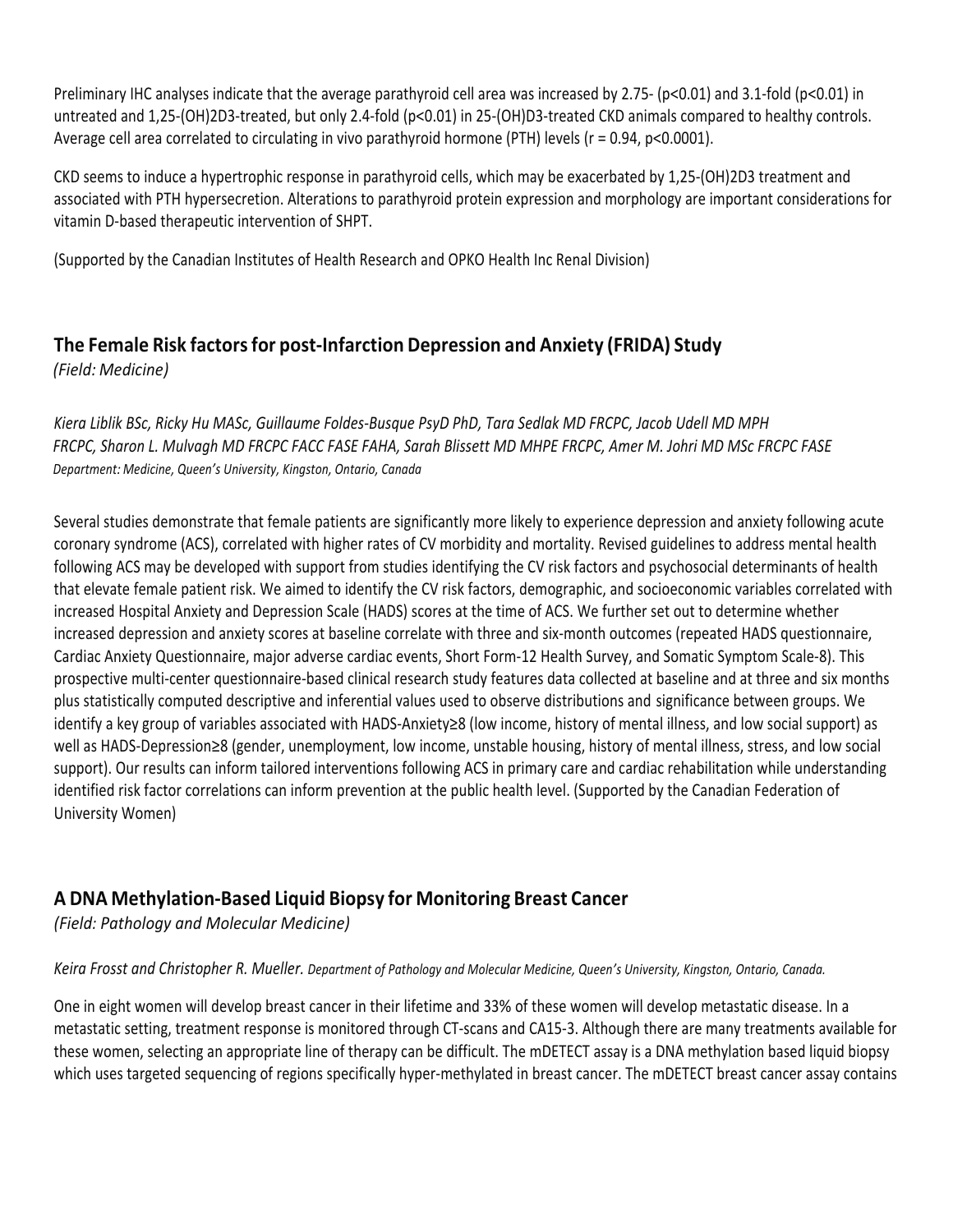79 primers which together recognize all subtypes of breast cancer. The assay has been developed as a one-tube multiplex reaction using novel RNase-H2 dependant primers to improve the assay's efficacy and streamline the mDETECT workflow. These primers have been designed and incorporated into the assay and optimization has been conducted to develop a functional workflow. Next generation sequencing using the novel mDETECT workflow has been carried out on synthetically methylated DNA to allow for balancing of each primer concentration. After further optimization and validation on a cohort of patient plasma samples, this assay could aid in the rapid monitoring of treatment response in the metastatic setting. This would assist in decision making around switching therapies when a patient is not responding to their current course of treatment. This could reduce side effect from ineffective therapies by switching earlier to a more effective therapy, improving outcomes and prolonging lives.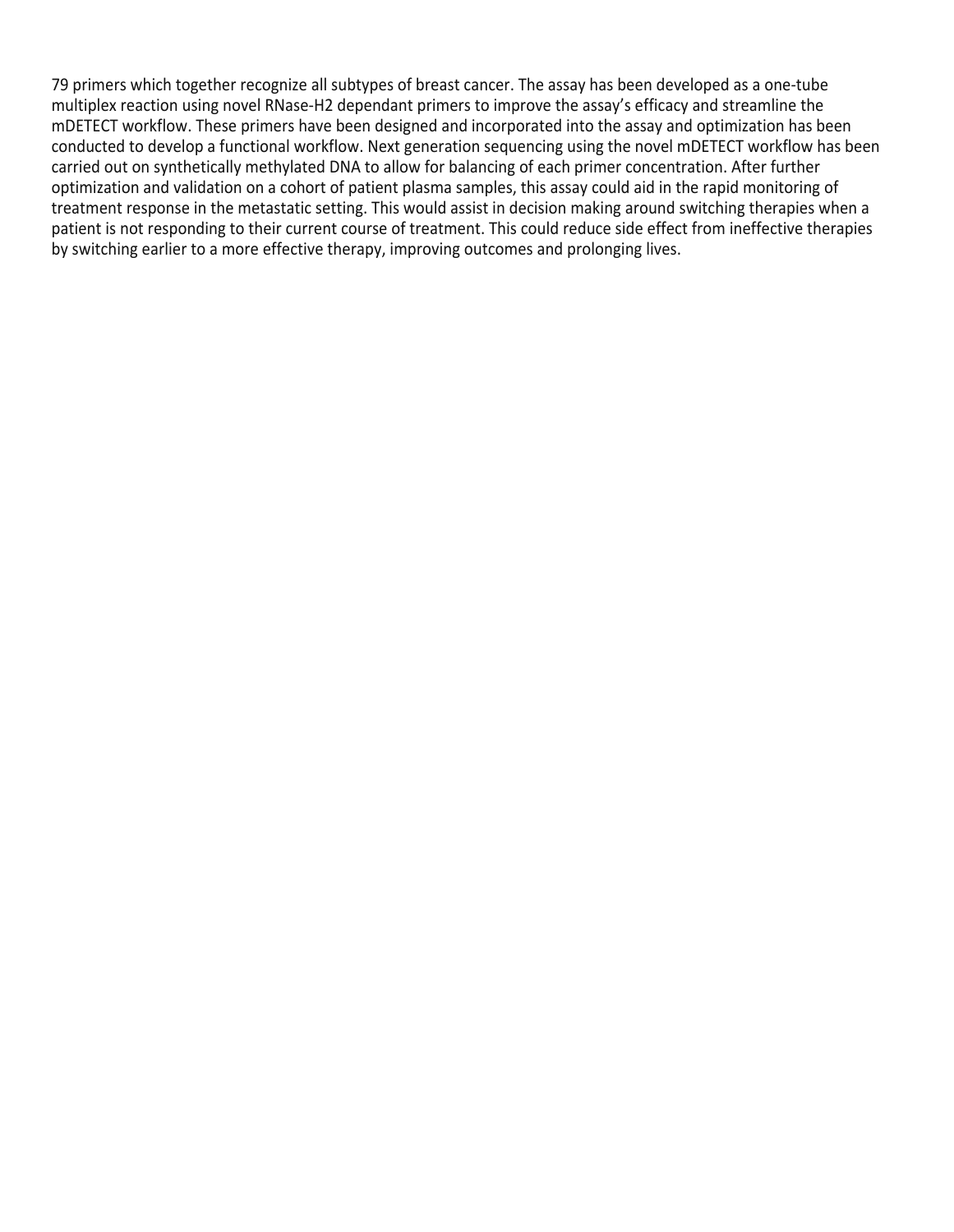#### *Session 2*

## **Low mammography screening participation by women ages 40 to 49 may contribute to poor breast cancer survival rates in Southeast Ontario**

*(Field: Medicine)*

*Paola V. Nasute Fauerbach, Sophia E. Bakyta, Janushan Hariharan, David M. Berman Department of Pathology and Molecular Medicine and Queen's Cancer Research Institute, Queen's University, Kingston, Ontario, Canada (PVNF and DMB). Faculty of Health Sciences, Queen's University, Kingston, Ontario, Canada (SEB and JH)*

Background: The 5-year breast cancer-specific mortality rate of women 40-49 in Southeast Ontario (SEO) is 17.4% versus 8.9% province-wide. Studies show screening mammography reduces mortality ~40% by detecting small asymptomatic cancers. In Ontario, women 40-49 may undergo screening.

Purpose: To identify the proportion of screen-detected cancers in women 40-49 in SEO and its effects on cancer size, treatment, and outcomes.

Methods: Clinicopathological and imaging data from screen-detected, incidental, and clinically-evident (symptomatic) cancers were collected for consecutive women 40-49 who underwent primary breast cancer surgery (2009-2011). Chi-square and log-rank tests were performed.

Results: 57 women met inclusion criteria; four had multicentric or bilateral disease, totaling 61 cancers. Only 3/57 patients (5.3%) had screen-detected cancers and 4/57 (8.7%) had incidental cancers on mammograms for contralateral lesions; 49/57 (86.0%) women had symptomatic cancers. All seven asymptomatic patients had cancers ≤20mm and underwent lumpectomies, contrasting 26/50 (52%) symptomatic women with cancers ≤20mm, and 37/50 (74%) underwent lumpectomies. The remainder had mastectomies. Chemotherapy was administered to 28.6% of asymptomatic and 78.0% of symptomatic women (P=0.006). The 5-year recurrence rate was 12/57 (21%); interestingly, none of the asymptomatic patients had metastases versus 9/50 (18%) of symptomatic women.

Conclusion: Only 5.3% of patients underwent screening mammography. Symptomatic women had larger tumours, more metastases, and received more intensive therapy than asymptomatic patients, suggesting that low screening participation rates contribute to poor outcomes.

Funding: Paola V. Nasute Fauerbach received the Dean's Doctoral Award, Department of Pathology and Molecular Medicine, Queen's University, Kingston, Ontario, Canada

## **Investigating the role of Tumor Associated B cells in Bladder Cancer Progression**

(Field: Reproduction and Developmental Science)

#### *Sadaf Rahimi1,2, Priyanka Yolmo1,2, Gwenaelle Conseil1,2, Minqi Xu3, D. Robert Siemens4 and Madhuri Koti1,2,4,5*

*1Queen's Cancer Research Institute, 2Department of Biomedical and Molecular Sciences, Department of Pathology, 4Department of Urology and 5Department of Obstetrics and Gynecology, Queen's University, Kingston, ON, Canada*

Background: Bladder cancer can be broadly categorized into non-muscle invasive bladder cancer (NMIBC) and muscle invasive bladder cancer (MIBC), wherein 75% of the incident cases are NMIBC and 25% present with de novo MIBC. Progression to secondary MIBC often occurs in patients with high-risk NMIBC. Our recent study on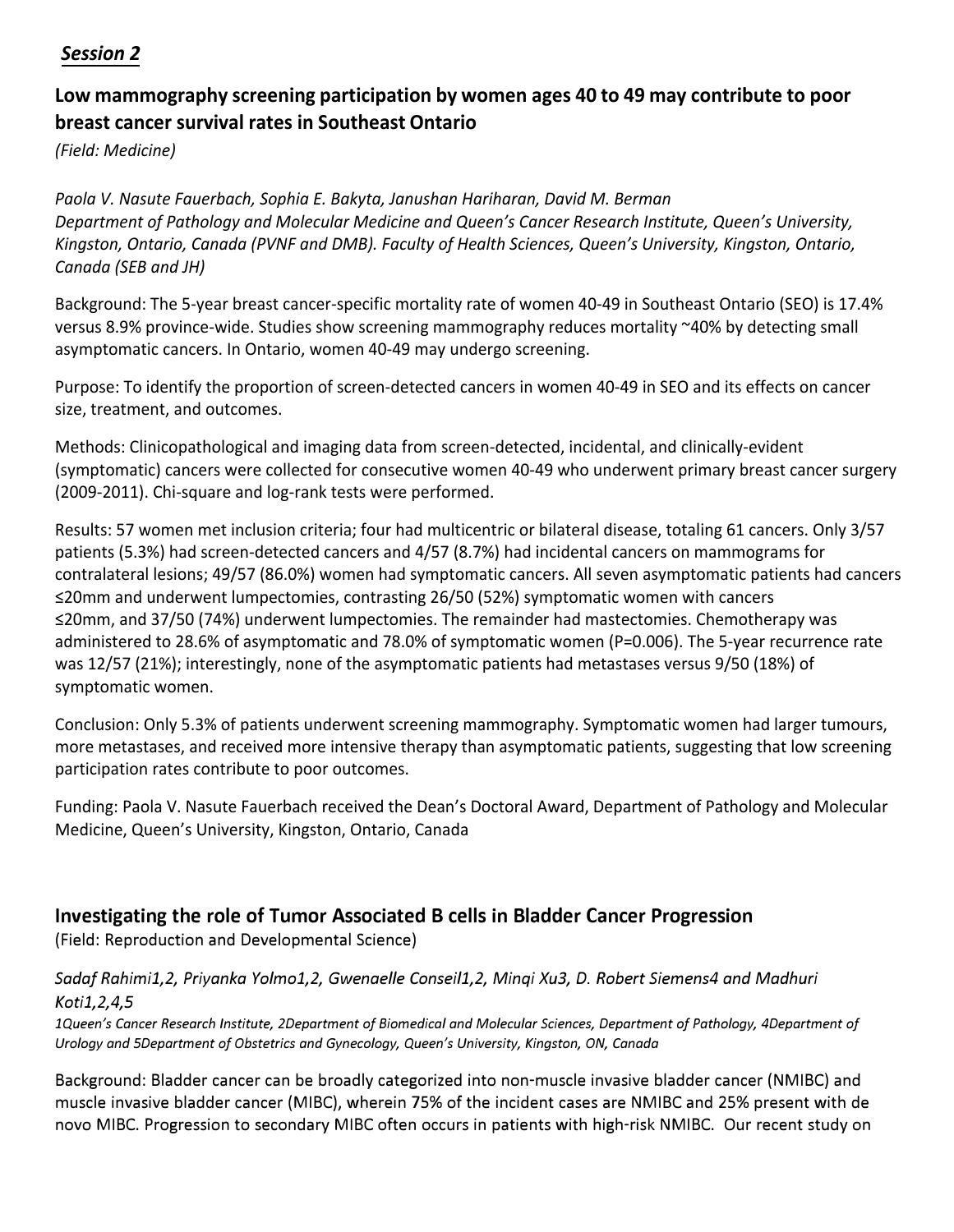whole transcriptome analysis of tumors from 460 patients showed increased expression of B cell associated genes in high-grade tumors. Spatial immune profiling of 332 tumors demonstrated increased density of B cells in patients who exhibited shorter recurrence free survival. We hypothesize that specific B cell subsets expand due to carcinogen induced chronic inflammation in the bladder mucosa promoting tumor progression.

Methods: Female and male mice were exposed to N-butyl-N-(4-hydroxybutyl) nitrosamine (BBN) carcinogen with simultaneous B cell depletion using a panel of B cell depleting antibodies. Systemic immune profiling was conducted at multiple time points using flow cytometry. Whole bladder sections were subjected to hematoxylin and eosin (H&E) and multiplex immunofluorescence staining.

Results: Histologically benign or close to normal urothelium was observed in B cell depleted mice compared to mice injected with isotype control antibodies. These results suggest that long term depletion of B cells in aged mice leads to reduced inflammation in the bladder mucosa and delays disease progression.

Conclusion: Further characterization of specific populations of B cell will define their role in bladder tumor progression.

Research funded by Bladder Cancer Canada

#### **Th**e ro**l**e o**f** t**h**e gut **m**icro**b**io**m**e in s**p**ina**l** cord in**j**ur**y p**ain and neuroin**fl**a**mm**ation

(Field:Microbes, Immunity and Inflammation)

#### *Courtney Ann Bannerman, Katya Douchant, Shawna S Kim, Prameet Sheth, Nader Ghasemlou*

Spinal cord injuries affect more than 10,000 Canadians every year, with 60-80% developing chronic pain. Recent work has shown that the collection of bacteria in the gut, calléd the gut microbiome, may play a role in pain processing. Many studies have also shown that the diversity of the gut microbiome is altered after a person experiences a spinal cord injury (SCI). Mice were anesthetized and a partial laminectomy was performed at the vertebral levels T10-11. Moderate contusion (50 kdyn) injury with or without sustained compression (60 seconds) of the spinal cord was carried out on female C57BL/6J mice; sham-injured mice only received a laminectomy. Mice were gavaged with the define microbial community mixture KAT2, water, or an antibiotic mixture (kanamycin, gentamicin, colistin, metronidazole, vancomycin). Mice treated with antibiotics experience gut dysbiosis and with it more severe mechanical hypersensitivity, whereas mice who care treated with defined microbial communities experience less mechanical hypersensitivity. Antibiotic treatment also appears to affect the in infiltration and activation states of macrophages into the spinal cord. This work will also allow for us to better understand the gutbrain axis and its role in pain development and severity.

#### **D**N**A METHYLATIO**N C**UE**S **I**N N**U**C**LEO**S**OME GEOMETRY,** S**TABILITY, A**N**D U**N**WRA**PP**I**N**G**

#### *(Experimental Medicine)*

*Shuxiang Li1, Yunhui Peng2, David Landsman2 and Anna R. Panchenko1 1 Department of Pathology and Molecular Medicine, School of Medicine, Queen's University, ON, Canada 2 National Center for Biotechnology Information, National Institutes of Health, Bethesda, MD, USA*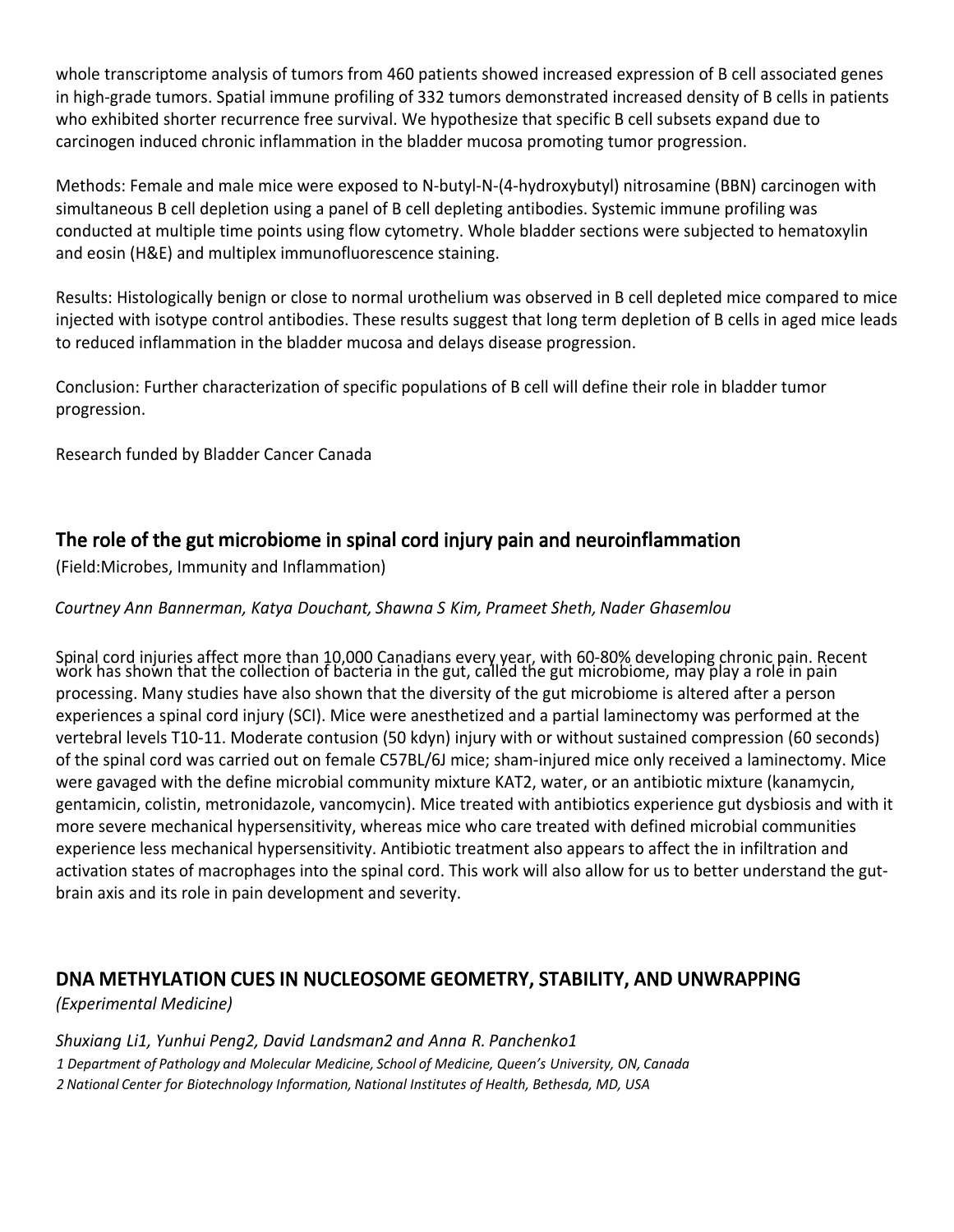Cytosine methylation at the 5-carbon position is an essential DNA epigenetic mark in many eukaryotic organisms. Although countless structural and functional studies of cytosine methylation have been reported, our understanding of how it influences the nucleosome assembly, structure, and dynamics remains obscure. Here we investigate the effects of cytosine methylation at CpG sites on nucleosome dynamics and stability. By applying long molecular dynamics simulations on several microsecond time scale, we generate extensive atomistic conformational ensembles of full nucleosomes. Our results reveal that methylation induces pronounced changes in geometry for both linker and nucleosomal DNA, leading to a more curved, undertwisted DNA, narrowing the adjacent minor grooves, and shifting the population equilibrium of sugarphosphate backbone geometry. These DNA conformational changes are associated with a considerable enhancement of interactions between methylated DNA and the histone octamer, doubling the number of contacts at some key arginines. H2A and H3 tails play important roles in these interactions, especially for DNA methylated nucleosomes. This, in turn, prevents a spontaneous DNA unwrapping of 3-4 helical turns for the methylated nucleosome with truncated histone tails, otherwise observed in the unmethylated system on several microseconds time scale. (Supported by the Natural Sciences and Engineering Research Council of Canada.)

## **Evidence of transient receptor potential melastatin 3 (TRPM3) channel sensitization in a model of colitis**

#### *(Field: Neuroscience)*

*James W. King1, Aidan S.W. Bennett1, Corey Baker1, Hannah Wood1, David E. Reed1, Alan E. Lomax1 1Gastrointestinal Disease Research Unit, Queen's University, Kingston, Ontario, Canada*

Abdominal pain is a primary symptom of inflammatory bowel disease (IBD). Opioids provide relief from IBDassociated pain, but they are addictive and associated with excess mortality in IBD patients. Thus, there is a need to develop safe and efficacious therapeutics. The mechanosensitive ion channel transient receptor potential melastatin 3 (TRPM3) is upregulated by inflammation and contributes to pain from inflamed joints and cystitis. We hypothesized that TRPM3 may be involved in colonic mechanosensation and may participate in IBD-associated pain. We used ratiometric Ca2+ imaging to determine the effects of pharmacological activation or inhibition of TRPM3 on T13-L5 dorsal root ganglia (DRG) neurons. Furthermore, the effects of TRPM3 activation in healthy mice and mice with dextran sulphate sodiuminduced colitis were compared. The TRPM3 agonist, CIM-0216 (0.1-10µM), concentration-dependently increased intracellular Ca2+ concentration in mouse DRG neurons and this was blocked using the TRPM3 inhibitor isosakuranetin (5µM; p<0.0001, Mann-Whitney Test). CIM-0216 (5µM)-induced increases in intracellular Ca2+ were significantly larger in neurons from mice with colitis (326±16% of baseline) compared to neurons from healthy mice (257±13% of baseline; p<0.01, Kruskal-Wallis with Dunn's Multiple Comparison Test). The percentage of neurons responding to CIM-0216 was also significantly increased in mice with colitis (79%) compared to healthy mice (62%; p<0.001, Fischer's Exact Test). Thus, TRPM3 may be sensitized during colitis and future experiments will explore this further.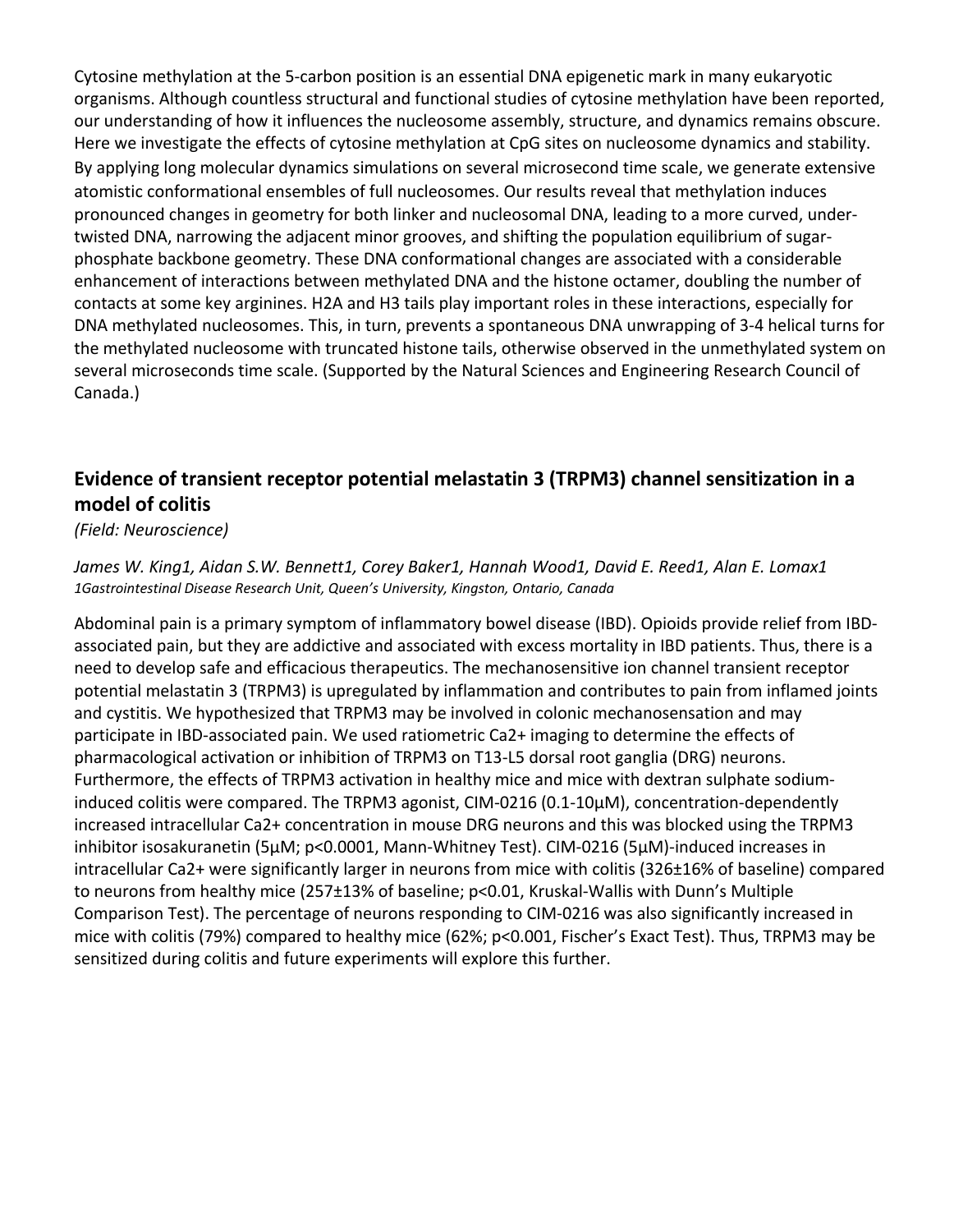#### Session *3*

#### **Stimulus-locked muscle responses to visual disturbances are impacted by urgency and certainty to move**

*(Field: Neuroscience)*

*Parsa Balalaie, Kayne Park, Stephen H. Scott Centre for Neuroscience Studies, Queen's University, Kingston, Ontario*

The human brain can produce rapid motor responses in less than 100ms when responding to a visual stimulus. These Stimulus-Locked Responses (SLR) are difficult to elicit and are more prevalent under predictable conditions and when the reach is toward a moving target. We used a fast-feedback interception task (FFIT) in which the subjects intercepted a ball moving towards them. In some trials, the ball was randomly jumped to the left or right at different times, requiring different speeds of motor-correction (urgency). Electromyographic activity was recorded from shoulder and elbow muscles. There were different numbers of trials in each block in which the ball did not jump (no-jump), making participants uncertain about the need to move (certainty). For the same level of certainty, SLRs occurred earlier, with bigger magnitudes for trials with greater urgency. For the same level of urgency, higher certainty about the need to move led to greater prevalence and larger SLRs. In the second experiment, jumps with different urgencies were combined in the same blocks with two levels of certainty. When subjects were sure they needed to move, they could modulate their response based on the urgency, like the previous experiment. Co-contraction was a common strategy when expecting a jump. However, uncertainty reduced co-contraction. Our results highlight SLRs are more prevalent at higher certainty and urgency to respond to attain behavioral goals.

## **Sca-1 surface expression in trophoblast stem cells identifies multipotent cells that proliferate in response to hypoxia and are phenotypically unique**

*(Field: Reproduction and Developmental Science)*

*Megan Cull1, Bryony Natale2, Avery McGinnis1, Heejeong Kim3, David Natale1,2. 1Deptartment of Biomedical and Molecular Sciences, Queen's University, Kingston, Ontario, Canada; 2Deptartment of Obstetrics and Gynecology, Queen's University, Kingston, Ontario, Canada; 3Department of Obstetrics, Gynecology and Reproductive Sciences, University of California San Diego, La Jolla, CA USA.*

Stem cell antigen-1 (Sca-1/Ly6A), is increased in a late-gestation mouse model of fetal growth restriction and hypoxia and identifies trophoblasts that are proliferative and multipotent when removed from the placenta. Whether Sca-1 is associated with terminally-differentiated trophoblast and whether undifferentiated Sca-1 positive(POS) and negative(NEG) cells from trophoblast stem cell (TSC) cultures are phenotypically unique is unknown. This study aimed to 1) confirm that Sca-1 does not colocalize with differentiated trophoblasts, using transgenic Sca-1-GFP reporter placentae and 2) assess whether Sca-1POS/NEG TSCs have altered phenotypes, expression of TSC markers, self-renewal and proliferative ability; and does hypoxia alter these responses. I hypothesize that Sca-1 is only associated with undifferentiated trophoblast and that Sca-1POS TSCs respond to hypoxia with increased proliferation. Results showed that differentiated trophoblast did not express Sca-1. FACS-isolated Sca-1POS TSCs had increased expression of TSC genes (Cdx2 and Esrrb), with both populations able to self-renew in normoxia and hypoxia over multiple passages. In response to hypoxia (72hrs), Sca-1POS cells had increased proliferation and Sca-1 surface expression when compared with Sca-1NEG hypoxia and Sca-1POS normoxia groups. Surprisingly, Sca-1NEG TSCs gained Sca-1 cell-surface expression and both populations became heterogeneous after 72hrs. Results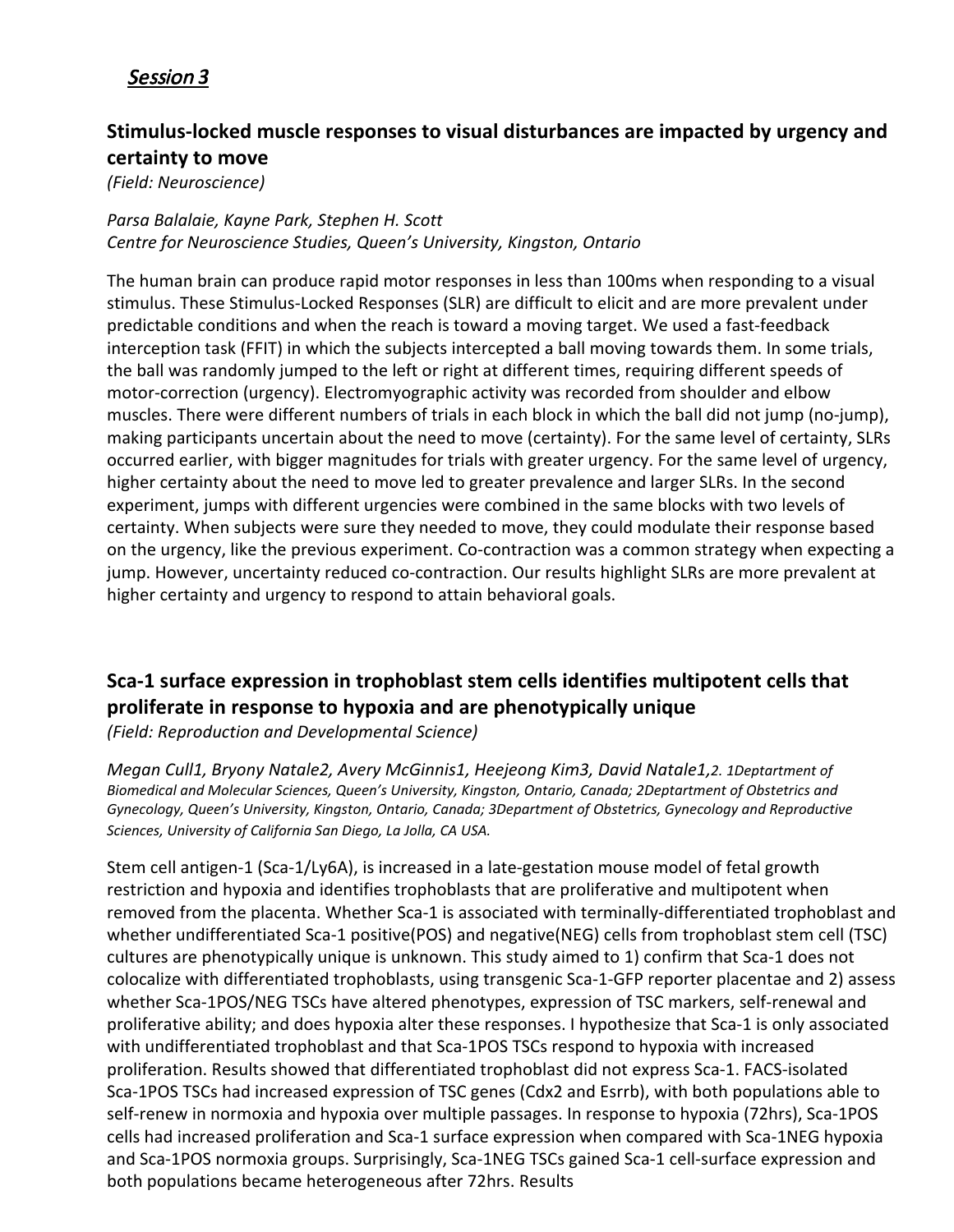support Sca-1 identifying multipotent trophoblasts. While Sca-1POS TSCs responded to hypoxia with increased proliferation, maintaining homogeneous Sca-1NEG proved challenging, suggesting Sca-1 may be required for self-renewal with some plasticity within the population. Funding: NIH/NICHD.

#### **Circular RNA profiling of human pulmonary artery endothelial cells identifies novel BMPR2-derived regulators of endothelial proliferation and apoptosis**

*(Field: Biochemistry and Cell Biology)*

*M. Martin VandenBroek1, Mackenzie C. Sharp2, Anne L. Theilmann3, Mark L. Ormiston1,3 1Department of Medicine, Queen's University, Kingston ON 2School of Computing, Queen's University, Kingston ON* 3Department of Biomedical and Molecular Sciences, Queen's University, Kingston ON

Background – Pulmonary arterial hypertension (PAH) is characterized by endothelial dysfunction and is strongly linked to mutations in BMPR2, the gene encoding the bone morphogenetic protein type II receptor (BMPR-II). While the impact of linear BMPR2 transcripts on disease progression has been well studied, the role for BMPR2-derived circular RNAs (circRNAs) in the endothelium has not.

Methods and Results – Ultra-deep (~625 million reads/sample) RNA sequencing of human pulmonary artery endothelial cells (HPAECs) identified 425 circRNAs (0.5% of all known or proposed human circRNAs) that are abundantly expressed in HPAECs. This list includes two novel circRNAs derived from the BMPR2 gene, hsa\_circ\_0003218 (circ3218, from exons 2 and 3 of BMPR2) and hsa\_circ\_0005078 (circ5078, exon 12). Functionally, siRNA silencing of circ3218 increased HPAEC apoptosis, while circ5078 loss enhanced HPAEC proliferation by 2.02-fold. The proliferative effect of circ5078 silencing, which was eliminated by co-silencing of linear BMPR2 transcripts, was found to be mediated by CAPRIN1, an RNAbinding protein and cell cycle regulator that recognizes a binding site within this circRNA.

Conclusions and Future Directions – We have generated the first ever profile of circRNA expression in the human pulmonary endothelium and identified two novel BMPR2-derived circRNAs as mediators of endothelial function. Future work will confirm the mechanisms through which circ5078-CAPRIN1 interactions regulate the endothelial cell cycle and explore the impact of disease and BMPR2 mutations on circRNA expression.

#### **INVESTIGATING THE MOLECULAR MECHANISMS OF A PUTATIVE SPREADING DEPOLARIZATION ACTIVATOR**.

*(Field: Neuroscience)*

*Julia A. Hellas, Chloe A. Lowry, Nikita Ollen-Bittle, Kelly Lee, R. David Andrew. Centre for Neuroscience Studies, Queen's University, Kingston, Ontario, Canada.*

Disrupted cerebral blood flow during stroke or traumatic brain injury prevents neuronal adenosine triphosphate (ATP) production, causes failure of the Na+/K+ ATPase, and promotes spreading depolarizations (SDs). SDs are waves of inactivation that propagate through gray matter and can cause permanent neuronal injury. In live brain slices, SD is induced with oxygen-glucose deprivation. Yet, little is known about the molecular mechanisms promoting SD initiation or recurrence. A marine poison, palytoxin, converts Na+/K+ ATPase into a non-specific channel, thereby inducing SD in brain slices, and hemolysis in red blood cells (RBCs). This study used palytoxin to investigate a proposed humoral SD activator (SDa) that we suspect drives SD in a palytoxin-like manner. We first determined the palytoxin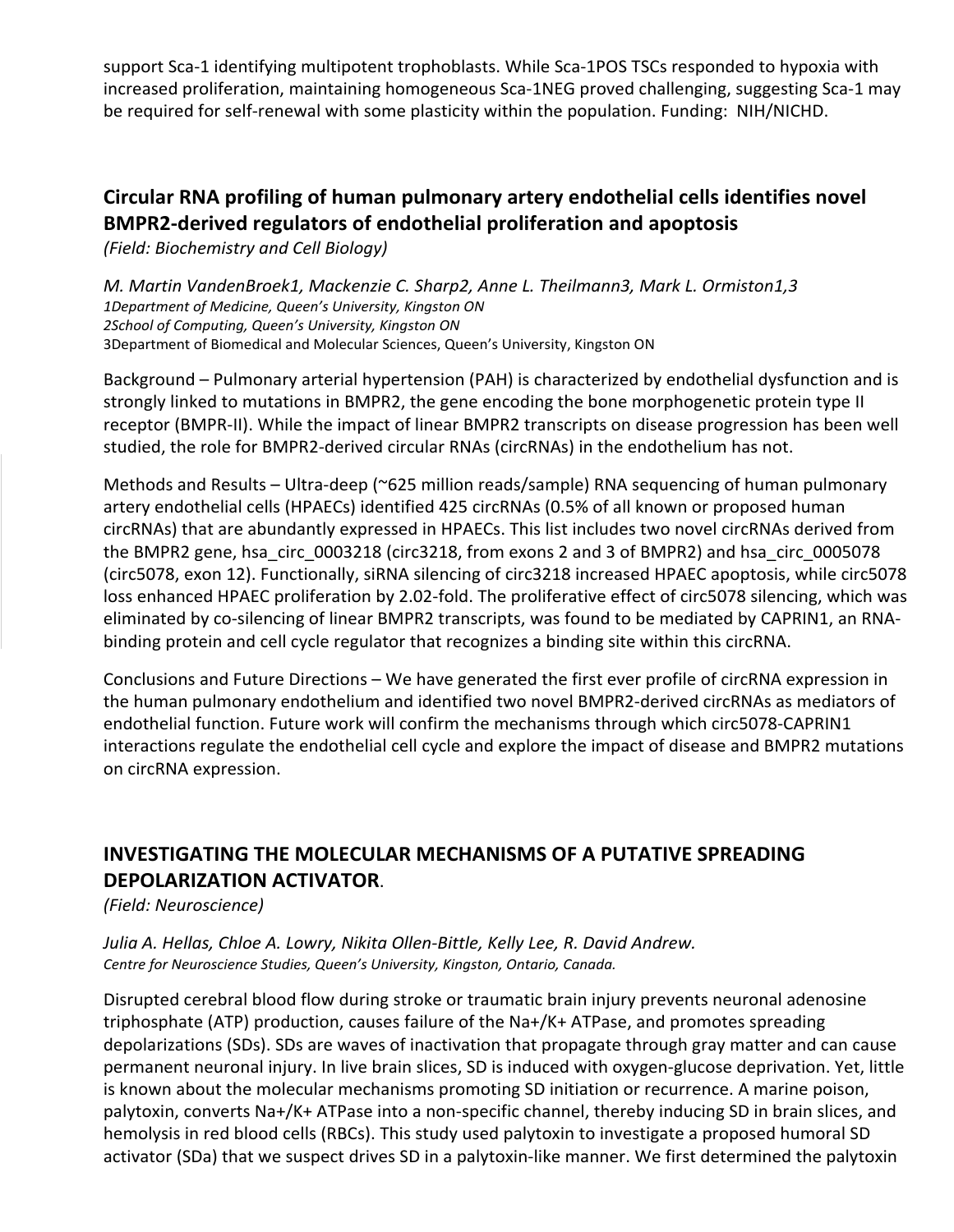concentration required to elicit tissue SD and RBC hemolysis. In RBCs, trace amounts of palytoxin seem to prime Na+/K+ ATPase for opening, facilitating hemolysis. This priming was also observed in slices, facilitating SD. Next, fluid containing the SDa was applied to naïve brain slices, eliciting SD with 66 92% frequency. HPLC analysis of SDa samples indicated increased release of low molecular weight molecules ~500 Da. Further, the SDa was purified via a novel RBC binding assay and will be analyzed by mass spectrometry to accurately characterize it. Identification of a humoral SDa and improved understanding of the molecular mechanisms underlying SD will help elucidate novel targets for reducing SDs in clinical populations.

I would like to express my sincerest gratitude to Dr. David Andrew, Dr. Chloe Lowry, Dr. Peter Gagolewicz, and Dr. Paula Germano for their unending guidance and support throughout this project. This project was conducted with financial support from the Boag Family Endowment in Neuroscience, R. S. McLaughlin Fellowship, and New Frontiers in Research Fund.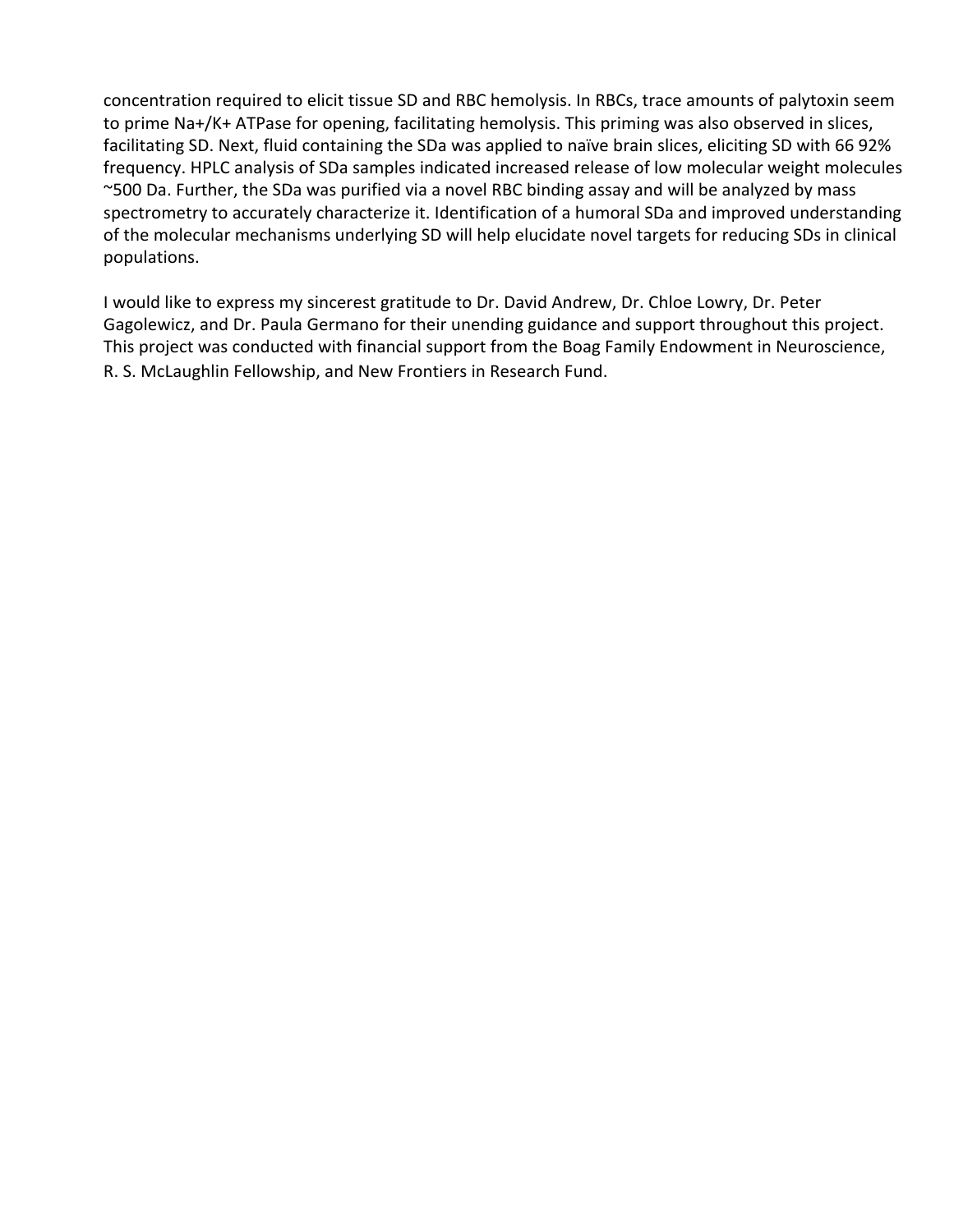# *Poster Presntations*

#### *Morning Session*

- *1.* Farzaneh Afzali (Field: Experimantal Medicine) **Adherent independent tolerance of HGSC cell lines where stress and survival meet**
- *2.* Ahmed Al-Baghdadi (Field: Reproduction & Developmental Science) **Investigating the inositol triphoshate receptor (IP3R)/[Ca2+]i-dependent mechanisms of the tacrolimus-induced migration and invasion of human derived extravillous trophoblast cells in vitro**
- *3.* Mohamed Gamal Abouelyazeed Ali Shehata (Field: Medicine) I**s Core Muscle Strength Affected in Women Gave Birth by Cesarean Delivery with Several Anaesthetic Types? A Retrospective Cohort Study**
- *4.* Theodore Aliyianis (Field: Neuroscience) **Robotic assessment of cognitive impairments in adults with focal temporal lobe epilepsy and genetic generalized epilepsy**
- *5.* Alwaleed Aljaser (Field: Neuroscience) **A Real-world Efficacy and Safety Analysis of Ocrelizumab Treatment in Patients with Primary Progressive Multiple Sclerosis (PPMS)**
- *6.* Reem Al-Rawi (Field: Medicine) **Determining the Importance of Various gEnders, Races, and body Shapes for CPR Education using manikins: Images in MedIa (DIVERSE II)**
- *7.* Heather Amsden (Field: Microbes, Immunity & Inflammation) **IL-27 Inhibition of pandemic influenza a virus infection in part relies on type I IFNS**
- *8.* Corey Baker (Field: Experimental Medicine) **Investigating microbial contributions to the development and treatment of abdominal pain in IBS**
- *9.* Julia Barilo & Erica Smith (Field: Microbes, Immunity & Inflammation) **Investigating the Susceptibility of IL-4 Treated Spleen and Bone Marrow-Derived Macrophages to LCMV Infection**
- *10.* Aiden Bennett (Field: Experimental Medicine) **Sex differences in the effect of the microbiota from irritable bowel syndrome patients on abdominal pain**
- *11.* Aurelie Brecier (Field: Neuroscience) **Sensory Neurons Mediate Activation of Skin-Resident Dendritic Cells in a Model of Postoperative Pain**
- *12.* Alyssa Burrows (Field: Microbes & Immunology) **Comparing Commercially Available SARS-CoV-2 Immunoglobulin-G Immunoassays to a Clinically Validated Assay to Determine Seroprevalence**
- *13.* Marco Buttigieg (Field: Pathology & Molecular Medicine) **Characterizing the mutational spectrum of clonal hematopoiesis to develop a comprehensive and cost-efficient NGS screening approach for hematologic cancers**
- *14.*Noah Campagna (Field: Experimental Medicine) **Differential effects of remdesivir and lumacaftor on homoand heterotetrameric herg channels**
- *15.* Angela Choi (Field: Experimental Medicine) **Investigating Biomarkers to Improve Prediction of Patient Outcome to Anti-PD-1 Therapy in Non-Small Cell Lung Carcinoma**
- *16.* Yasmeen Choudhri (Field: Pathology & Molecular Medicine) **Clonal hematopoiesis of indeterminate potential may increase risk of critical Covid-19 illness**
- *17.* Matthew Cormier (Field: Pathology & Molecular Medicine) **Mice possess a more limited natural anti-Factor VIII antibody repertoire than humans that is generated primarily by marginal zone B cells**
- *18.* Kassandra Coyle (Field: Medicine) **Natural Killer Cell TGFb Signaling Influences Pulmonary Vascular Development and Pathological Vascular Remodeling in a Mouse Model of Pulmonary Arterial Hypertension**
- *19.* Paola Dantonio (Field: Medicine) L**ow mammography screening participation by women ages 40 to 49 may contribute to poor breast cancer survival rates in Southeast Ontario**
- *20.* Mohammad El Diasty (Field: Medicine) **Building a Proliferative Trainee-Led Research Program in the COVID-19 Era**
- *21.* Eshetu Engeda (Field: Medicine) **Severe malaria-related disability in African children**
- *22.* Mikayla Erdelsky (Field: Experimental Medicine) **The primary cilium: A hyper-localized compartment for cAMP signalling**
- *23.* Landon Montag (Field: Neuroscience) **Low Education and Income are Associated with Worse Pain Outcomes in Adults at an Interdisciplinary Chronic Pain Clinic**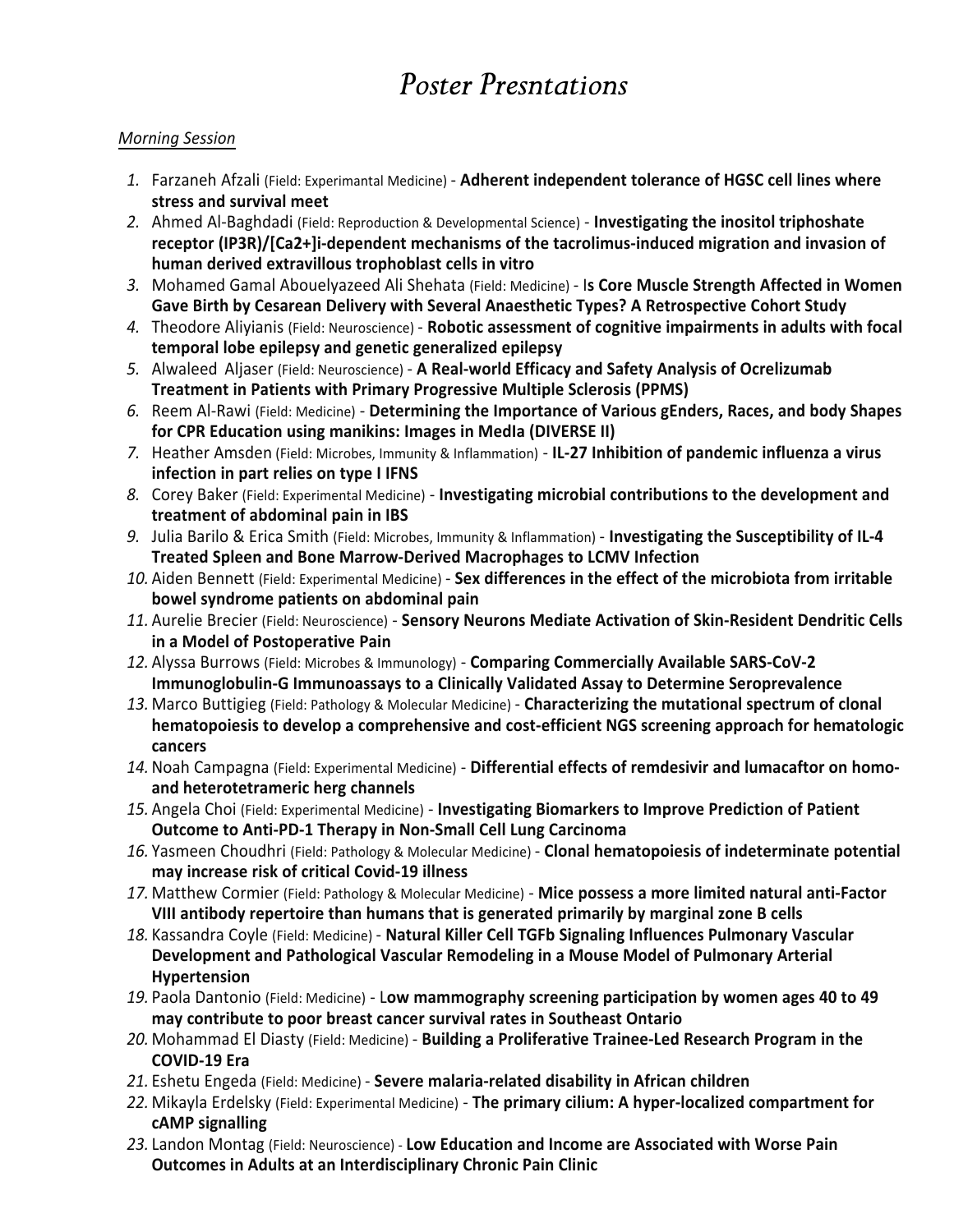24. Daniel Espiritu (Field: Biochemistry) - **Elucidating the Impact of Histone Mutations in Cancer**

25. Emmanuel Fagbola (Field: Biochemistry) - **Exploring the Impact of Endothelial BMPR2 Loss on Phosphoinositide Dynamics and the Pathobiology of Pulmonary Arterial Hypertension**

26. Eric Fernandes (Field: Pharmacology & Toxicology) - **In experimental CKD, increases in FGF-23 are associated with left ventricular hypertrophy even without corresponding hemodynamic changes.** 27. Carla Gallardo Flores (Field: Microbes, Immunity & Inflammation) - **Characterizing the roles of cellular cyclophilins in coronavirus infection**

28. Hailey Gowdy (Field: Microbes, Immunity & Inflammation) - **The DouleurCircaPain study: examining circadian control of chronic pain through a national cross-sectional survey**

29. Dominique Hancock (Field: Neuroscience) - **Investigating the role of the TRPV4 channel in neuronal swelling and spreading depolarization**

30. Maaz Haq (Field: Medicine) - **Learning curves in minimally invasive cardiac surgery: A systematic review**

31. Jordan Harry (Field: Experimental Medicine) - **Examining the impact of endothelial Bmpr2 loss on the growth and vascularization of lung metastases in a mouse model of metastatic breast cancer**

32. Donya Hayati (Field: Reproduction & Developmental Science) - **Isolation and Characterization of Extracellular Vesicles derived from Endometriosis Patients**

33. Safara Holder (Field: Microbes, Immunity & Inflammation) - **The Identification and Characterization of Cellular Molecules in Proximity to the Herpes Simplex Virus Type 2 Tegument Protein UL21** 34. Gavin Hughes (Field: Medicine) - **Optimizing Referral Practices for a Newly Established First Seizure Clinic**

35. Natasha Iaboni (Field: Pathology & Molecular Medicine) - **Profiling ductal carcinoma in SITU (DCIS) and invasive ductal carcinoma (IDC) using desorption electrospray ionization (DESI)**

36. Amoon Jamzad (Field: Engineering) - **Improve margin assessment in iKnife cancer surgeries via uncertainty estimation**

37. Natasha Jawa (Field: Neuroscience) - **Identifying neurocognitive outcomes and cerebral oxygenation in criticlly ill adults on acute kidney replacement therapy in the intensive care unit: The incognito-AKI pilot study**

38. Mitchell Jeffs (Field: Biochemistry) - **Development and Application of a Whole-Cell Biosensor for the Discovery of β-Lactamase and Penicillin Binding Protein Inhibitors**

39. Allison Jones (Field: Reproduction & Developmental Science) - **Localization of Cannabinoid Receptors in the Mouse Placenta**

40. Dure Khan (Field: Neuroscience) - **Manipulation of Glioblastoma Microenvironment using Focused Ultrasound & Microbubbles**

41. Olena Kourko (Field: Microbesm, Immunity & Inflammation) - **NK cells induce cell death of IL-27 and poly (I:C) - Stimulated PC3 and DU145 cells in a type I IFN dependent manner**

42. Dhruv Krishnan (Field: Medicine) - **Patterns of RAAS blockade medication use in patients with heart failure, diabetes or hypertension after admission with acute kidney injury: a study protocol** 43. Miles Lambert (Field: Medicine) - **Quality participation experiences among persons with chronic neurological conditions who participate in technology-mediated exercise interventions: Work in progress**

44. Emmanuelle LeBlanc (Field: Microbes, Immunity & Inflammation) - **Characterizing the roles of SARS-CoV-2 spike glycosylation in viral entry and pathogenesis**

45. Vina Li (Field: Microbes, Immunity & Inflammation) - **Circadian Disruption as a Risk Factor for Multiple Sclerosis Pathogenesis**

46. Josephine Liu (Field: Biochemistry) - **Development of a pH Assay to Monitor the Impact of Bacterial Porins on β-Lactamase Activity**

47. Jack Lott (Neuroscience) - **Kinarm-based Assessment of Neurological Impairment in Primary Brain Tumour Patients**

48. Kaylee Punter (Field: Biochemistry) - **Cancer as a Mitochondrial Disease: Targeting the Mitochondrial Fusion Protein, Optic Atrophy 1 (Opa1)**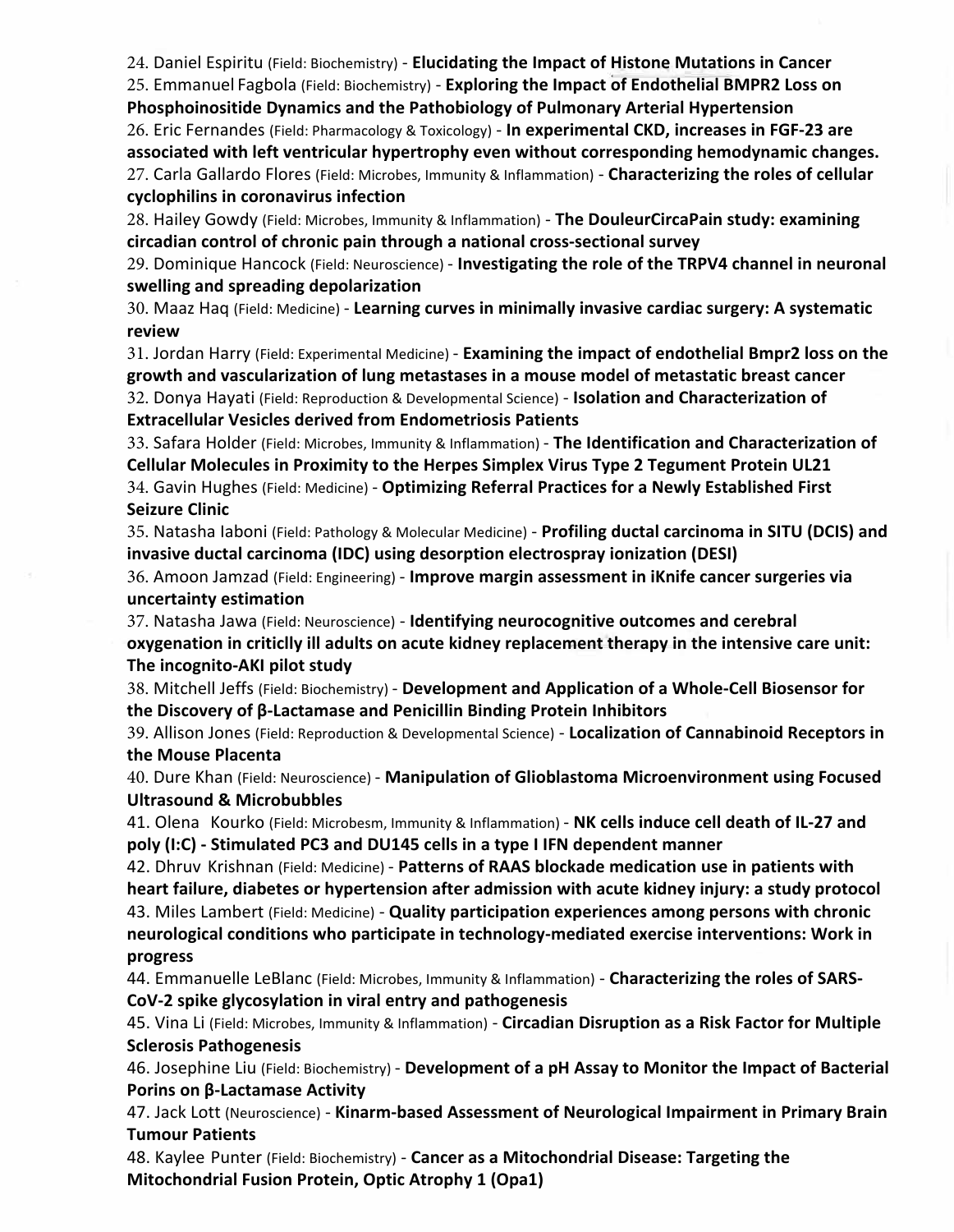#### *Afternoon Session*

- *1.* Isabelle Mastantuono (Field: Neuroscience) **Assessing Cognitive, Sensory, and Motor Function in Multiple Sclerosis Patients Using Kinarm Robotics System**
- *2.* Alison McCallion (Field: Reproduction & Developmental Science) **Mast Cells in the Pathophysiology of Endometriosis**
- *3.* Avery McGinnis (Field: Reproduction & Developmental Science) **The Relationship between Sca-1 and TGFb in Mouse Trophoblast Stem Cells**
- *4.* Jacob Melamed (Field: Biochemistry) **Biosynthesis of the O antigen of escherichia coli O157:H7**
- *5.* Mohammad Mohammad (Field: Kinesiology) **Estimating energy expenditure using wearable sensors during outdoor locomotion**
- *6.* Ramtin Mojtahedi (Field: Engineering) **Tumor Segmentation in Colorectal Liver Metastasis Using an Optimal Vision Transformer Patch Resolution**
- *7.* Max Moloney (Field: Medicine)- **Determining the Prevalence of Asthma in a Primary Care EMR: Suspected or Confirmed?**
- *8.* Landon Montag (Field: Neuroscience) **Examining the Effects of Patient Expectations, Pain Sensitivity, and Therapeutic Alliance on Pain Relief Following Intravenous Lidocaine Infusion**
- *9.* Blake Noyes (Field: Neuroscience) **Using eye-tracking to characterize adolescent depression**
- *10.*Montserrat Mora Ochomogo (Field: Microbiology & Immunology) **Sheltering of β-lactamsusceptible bacterial strains by β-lactamase-producing strains**
- *11.*Daria Ostroverkhova (Field: Pathology & Molecular Medicine) **Mutated DNA Polymerase Epsilon Produces Distinct Mutational Landscape in Endometrial Cancer Genomes**
	- *12.*Kayne Park (Field: Neuroscience) **Directional and general impairments in initiating motor responses after stroke**
	- *13.*Ryan Peters (Field: Nursing) **Examining the quality and timeliness of discharge summaries from Kingston Health Sciences Centre (KHSC)**
	- *14.*Andrea Petkovic (Field: Biochemistry) **Dissection of the atpase cycle of kinesin-8 at the microtubule plus end**
	- *15.*Aaron Philipp-Muller (Field: Psychology) **Ketamine and eCBT for the treatment of PTSD**
	- *16.*Chinmay Potdar (Field: Microbiology & Immunology) **Computational approaches to inflammatory bowel disease evaluation: identifying new mechanistic disease classifications**
	- *17.*John Mamatis (Field: Microbes, Immunity & Inflammation) **Cyclophilin inhibitors enhance cellautonomous antiviral immunity to inhibit coronavirus infection**
	- *18.*Doug Quilty (Field: Biochemistry) **The effect of sFRP1 expression in melanoma is context dependent**
	- *19.*Madison Roth (Field: Microbes, Immunity & Inflammation) **Characterization of the antiviral functions of IL-27 during dengue virus infection of human macrophages**
	- *20.*Tyler Rowsell (Pharmacology & Toxicology) **Calcifying vasculature is protected from acute phosphate accrual by calciprotein nanoparticles**
	- *21.* Sanathan Sadh (Field: Patholohy & Molecular Medicine) **The impact of TET2 on the expression of endogenous retroviral elements (ERV'S and the interferon response**
	- *22.*Cara Sadiq (Field: Medicine) **The Association between Caregiver's Social Support and Burden of Caregiving for Patients with Hip Fracture: A Scoping Review**
	- *23.*Olivia Saville (Field: Reproduction & Developmental Science) **The Impact of Sex on D-Dimer Levels and Disease Outcomes in Hospitalized COVID-19 Patients: A Systematic Review and Metaanalysis**
	- *24.*Jaya Sharma (Field: Biochemistry) **Obesity and metabolic syndrome impair acute phosphate tolerance in females**
	- *25.*Abhishek Shastry (Field: Experimental Medicine) **Mitochondrial DNA-Dependent changes in lipid transport and metabolism in skeletal muscle**